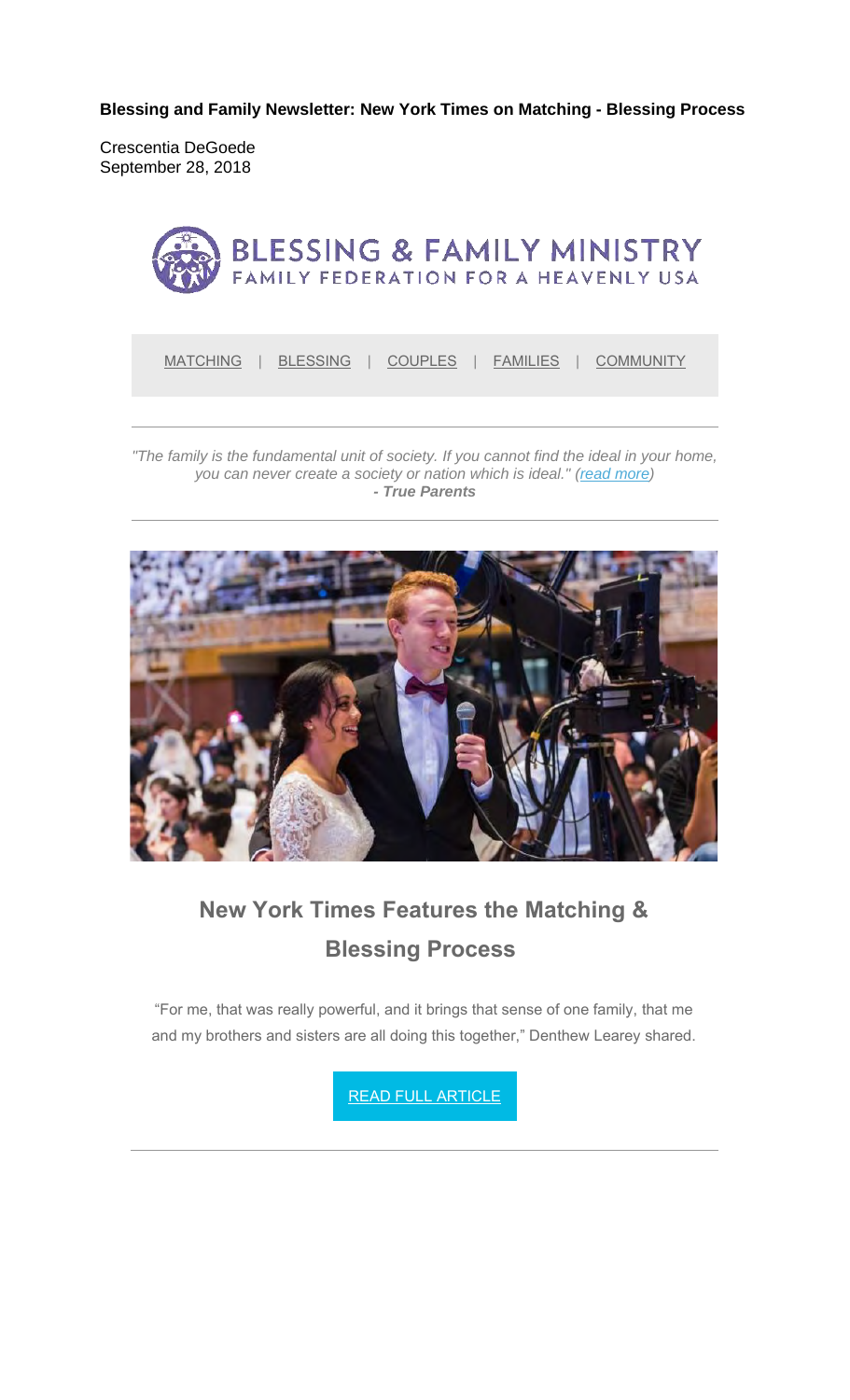

# **Next Stop: Boston! Matching Preparation Tour**

### **Sep. 29-30**

The BFM is touring the USA, and we just might be stopping near you!

LEARN MORE



### **Video: How to Find a Matching Partner**

We had an exciting webinar with Marjorie Buessing and John Abelseth explaining the best ways to find a matching partner!

**WATCH VIDEO** 



## **Article: Chores Are Contributions to the Family • Myrna Lapres**

#### **By Myrna Lapres**

Here's why children *need* to feel needed and learn responsibility through chores.

READ ARTICLE



### **Video: Four Ways to Stop Any Fight**

### **Ray Martin**

Check out these four tried and true strategies to stop any fight from escalating.